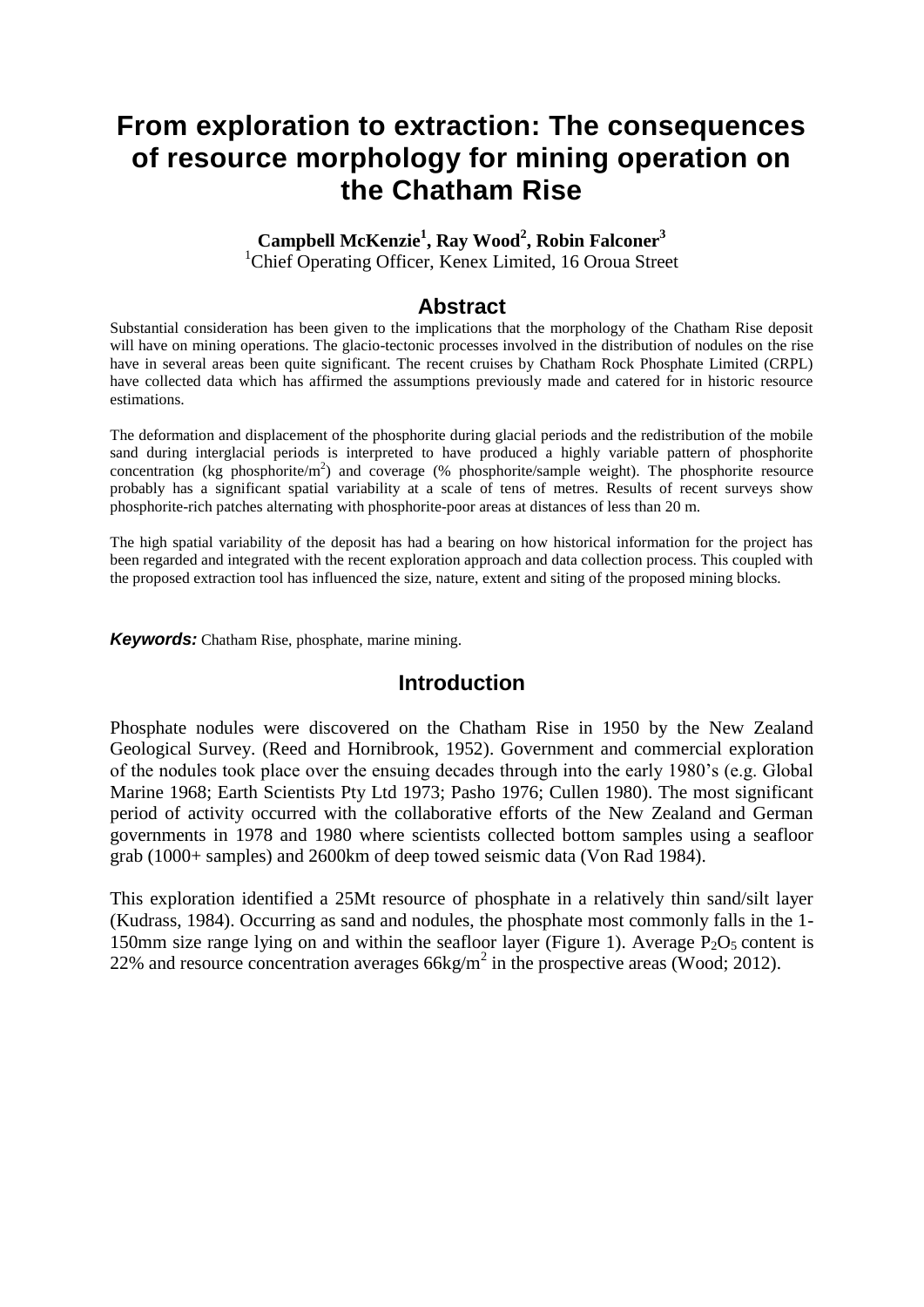

**Figure 1: Schematic cross section of Chatham Rise seafloor composition.**

The phosphorites were formed by the phosphatisation of a burrowed and bored Miocene chalk. The phosphate was concentrated by dissolution, burrowing and winnowing of the nonphosphatised material. The deposit was subsequently modified by icebergs in the Pleistocene (Kudrass and Von Rad, 1984). The level of disturbance by the icebergs was not apparent until the collection of new exploration data – multibeam bathymetry- in 2011 and 2012.

The implications of this deposit morphology, particularly the spatial variability, has influenced the collection of additional data and planning of mining blocks within the applied for mining permit area.

# **Local Geology and Morphology**

Glacio-tectonic processes have had a significant influence on the morphology of the phosphate resource and Rise in general. The seafloor of the central saddle of the Chatham Rise is intensively shaped by the impact of icebergs. Furrows caused by movement of grounded icebergs and pits probably produced by rotating icebergs are the most important elements, ranging in scale from a few meters to hundreds of meters. This impact shaped the morphology by excavating the chalk up to a depth of 15 m along furrows and in the pits. The excavated chalk together with the top layer of phosphoritic sand is spread along the rims of the furrows and pits. This process produced the high variation of the phosphorite with respect to thickness and coverage.

This massive impact was probably repeated during each of the five main Pleistocene glacial periods. In the long interglacial periods the sea floor was smoothed by winnowing of the silt and sand, filling of the depressions, and burrowing and dissolution of the exposed chalk.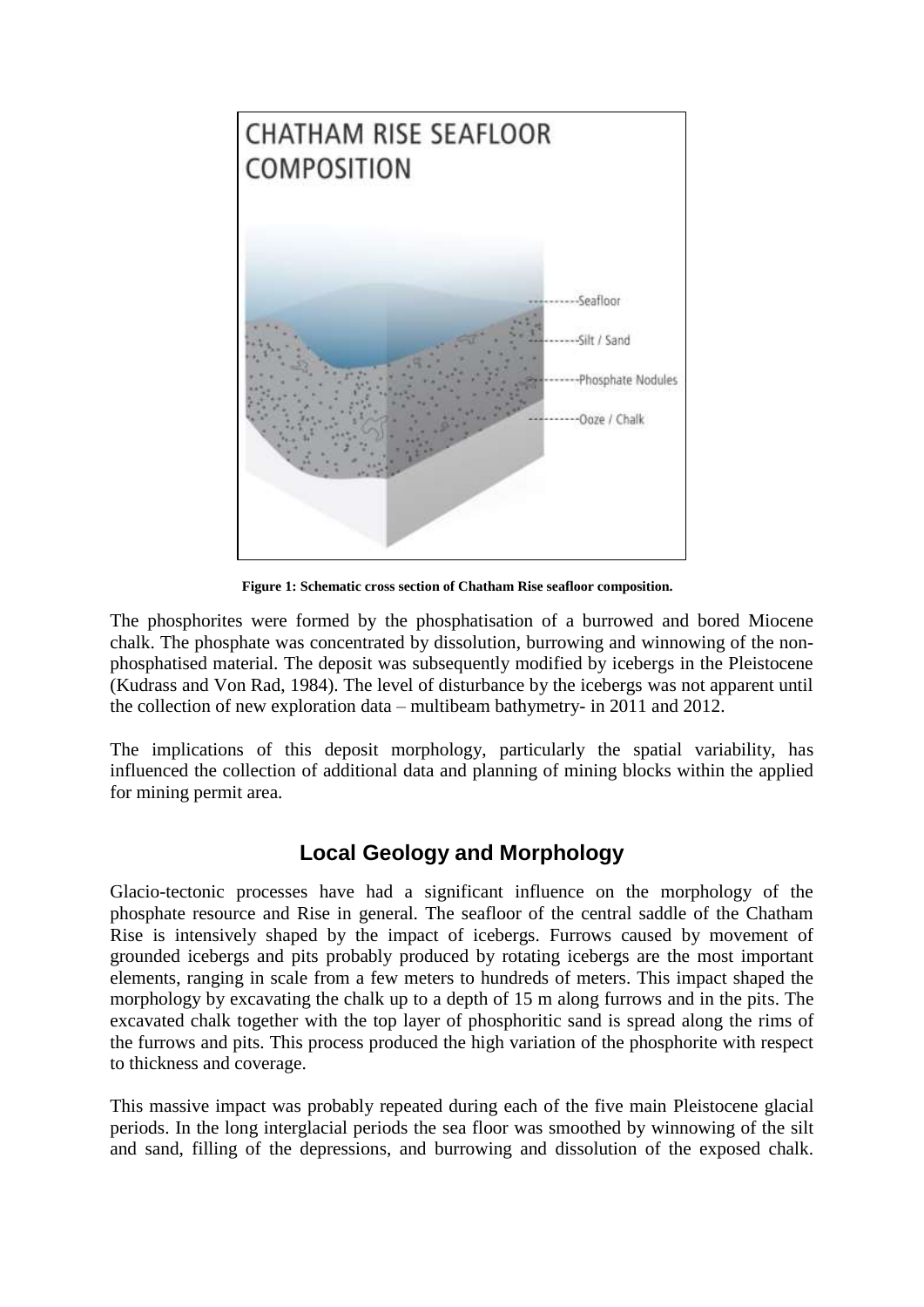Some previously buried phosphorite nodules were thus available for further phosphate enrichment at the surface.

The distribution of the phosphorite is shaped by these glacial and interglacial processes and consequently has a high lateral variability (on a scale of less than 20 m) (Kudrass and Von Rad 1984; Kudrass. Pers. comm.)

#### **Morphology of Furrows**

Furrows are the most prominent sea floor features seen on the multibeam swath bathymetry data in the CRPL licence area (Figure 2). They appear at all scales of observation. Their widths range from a metre to 240 m. Along longer furrows the widths of the cross sections can vary by a factor of two. The largest furrow has excavated 30 metres of chalk. Most of the larger furrows can be traced a few kilometres. The longest furrow is more than 25 km long. Large furrows are predominantly oriented northwest-southeast to northeast-southwest. Smaller furrows are much more variable in their directions. The larger furrows often have elevated rims of a few meters, where chalk is frequently exposed or is covered by a thin layer of glauconitic-phosphorite sand. Many furrows are interpreted to have been partly filled by silt and sand. Preferential filling from one side, indicative of a preferred direction of sediment transport, was not observed.



**Figure 2: Linear iceberg furrows on the Chatham Rise shown in multibeam swath bathymetry data.**

#### **Morphology of pit marks**

Pit marks with a diameter of a few metres are visible on the ROV multibeam data; the larger ones visible on the regional bathymetric maps have a diameter of up to 700 m. The smaller pits are frequently round (up to diameter 50 m), the larger pits (up to a diameter of 300 m) have two different shapes: a triangular and lenticular shape with smooth well defined rims or a subrounded shape with highly irregular rims. The depth of the medium-sized pits is about 10m. Pits occur in almost all water depths of the investigated area. They may be made by grounded icebergs.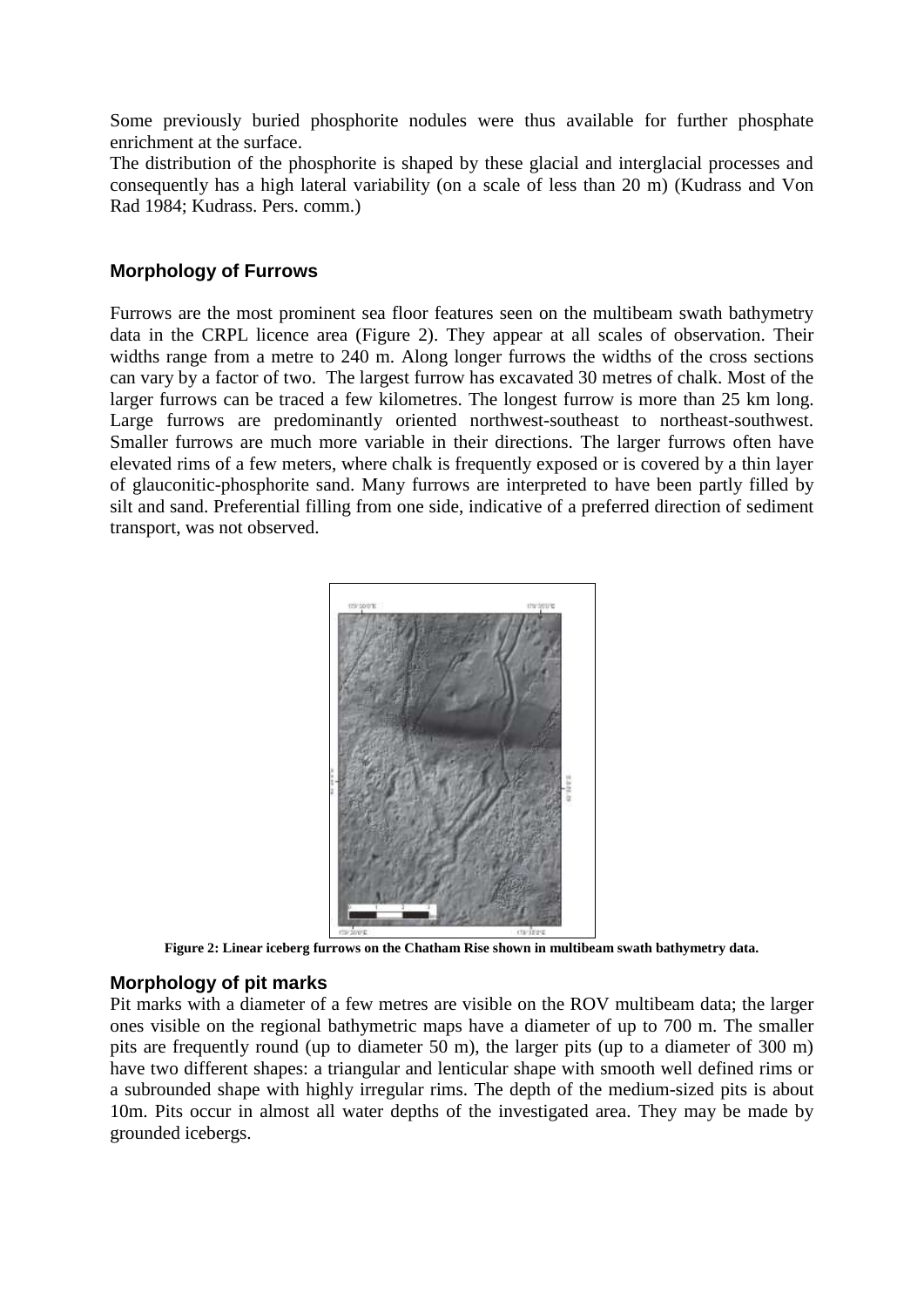## **Understanding of the resource**

The deformation and displacement of the phosphorite during glacial periods and the redistribution of the mobile sand during interglacial periods is interpreted to have produced a highly variable pattern of phosphorite concentration (kg phosphorite/m<sup>2</sup>) and coverage (% phosphorite/sample weight). The phosphorite resource probably has a significant spatial variability at a scale of tens of metres. Results of recent surveys show phosphorite-rich patches alternating with phosphorite-poor areas at distances of less than 20 m.

The high spatial variability of the phosphate resource can probably only be accurately mapped with closely spaced cores (which is cost prohibitive) or possibly with a dense grid of highresolution seismic reflection data – which the outcomes would be uncertain given the thin sand layer (typically less than 0.70m). The mining device is therefore being developed to cope with these rapid changes. The phosphorite may be concentrated near the surface (possibly most commonly on elevations) or may be primarily buried below the surface (possibly most commonly in depressions).

There is little evidence of steep slopes in the bathymetry data. Modification of sea floor features by burrowing; dissolution, winnowing, and transport of the silt and sand have smoothed the surface (Kudrass and Von Rad 1984).

#### **Estimates of mineral resource**

Resource estimates for the deposit have been based on analysis of grab samples obtained from the 1978 RV Valdivia cruise (Kudrass and Cullen 1982) and on analysis of grab samples from the 1981 RV Sonne cruise (Kudrass 1984). CRP has re-evaluated this data and considers that that the historical estimates and moved ahead with additional project investment on this basis.

Estimated abundances of phosphorite nodules from the grab samples (expressed as percent per square metre of sea floor) were converted to volumes by multiplying the percent abundances by the thickness of sand at each grab sample site to calculate cubic metres of phosphorite nodules. The 1978 RV Valdivia data were obtained from 689 samples. Nodules were either weighed (or their weight extrapolated) from volumes on the basis of weightvolume curves. An assumed density of  $2.65 \text{ kg/m}^3$  was used to obtain mass from volume. Nodule abundance was estimated using two approaches. The first approach used a simple calculation based on the abundance of nodules at each sample site, the thickness of nodulebearing sand at each site, and an average area of influence for each sample. The area of influence was 0.33 km² in the eastern part of the survey area and 0.77 km² in the western part (Figure 3, Va-E and Va-W below). A total area of 227 km² was estimated to contain 14 Mt of nodules with an average abundance of 61 kg/m².

A second geostatistical approach was also applied to the 1978 data. Variographic analysis and two-dimensional kriging of nodule abundance and distribution were carried out over 382 onekilometre square blocks. Estimated abundances ranged from 2,000 to 44,000m<sup>3</sup> of nodules per square kilometre. At a lower cutoff of 20,000m<sup>3</sup>/km<sup>2</sup>, this approach also produced an estimate of 14Mt with an average abundance of  $69kg/m^2$ . At a lower cutoff of 15,000 m<sup>3</sup>/km<sup>2</sup>, the area was estimated to contain 18Mt of nodules. Phosphate analyses of 63 bulk samples of nodules from the 1978 sampling program gave  $P_2O_5$  grades ranging from 20.1% to 23.7% with most in the range of 21.0% to 22.5%.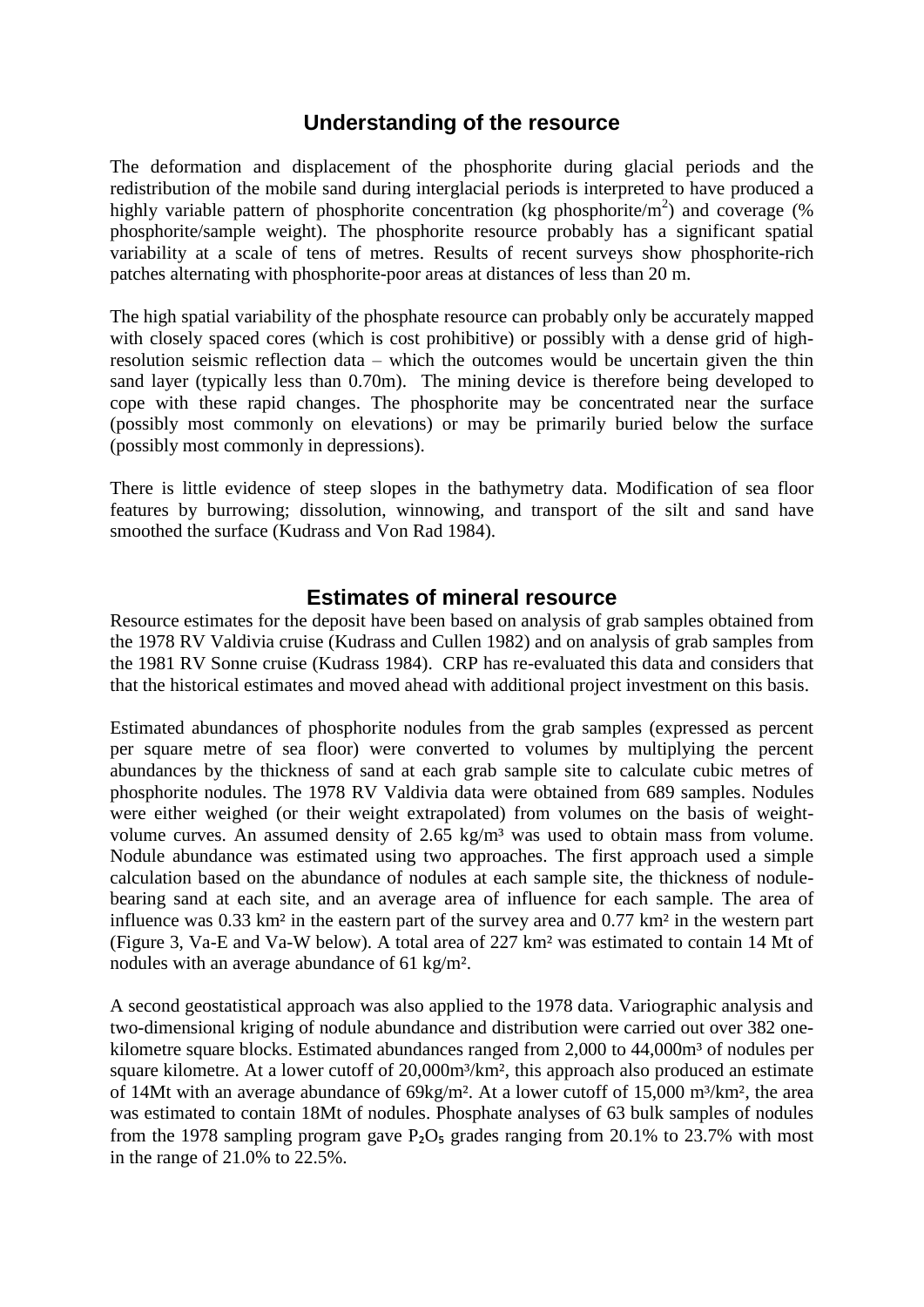The 1981 RV Sonne cruise sampled, in relative detail, four areas with an aggregate area of 170 km². Kudrass (1984) noted that the variography of nodule abundance had a high nugget value, indicating high local variability in nodule abundance at ranges as small as 100m. The quantity of nodules was estimated by two-dimensional kriging and by estimation of mean abundance from cumulative frequency curves. Kriging gave an estimate of 9.5Mt with an average abundance of 57 kg/m² for an area of 167 km² (Figure 8.1). The cumulative frequency approach gave an estimate of 7.5 Mt with an average abundance of 54 kg/m² for an aggregate area of 140 km².

A portion of the 1978 RV Valdivia area of investigation overlaps the sample area of the 1981 RV Sonne cruise (Figure 3). When the overlap area is removed, the RV Valdivia and RV Sonne survey areas together were estimated to contain 25 Mt of nodules in 378km<sup>2</sup> with an overall abundance of 66 kg/km<sup>2</sup> (Kudrass, 1984).



**Figure 3: Resource Estimate blocks for Valdivia and Sonne data from Kudrass 1984**

# **The influence of resource morphology on planned mining operations.**

The CRPL team which includes dredging partner Royal Boskalis Westminster NV, has given substantial consideration as to the implications of the Chatham Rise deposit morphology on mining operations. The exploration cruises undertaken by CRPL in (2011-12) have collected data which has affirmed the assumptions previously made and catered for in the resource estimations.

Detailed bathymetric data has enabled the greater certainty on the topography of the seafloor surface. CPT information and analysis of recently collected bulk samples has allowed geotechnical engineering design to be conducted with new data. This data combined with the analysis of the historical sample data has enabled zones for mining to be planned.

Selection of the initial zones of mining is based on all data available, with the Sonne and Valdivia data being the main data source.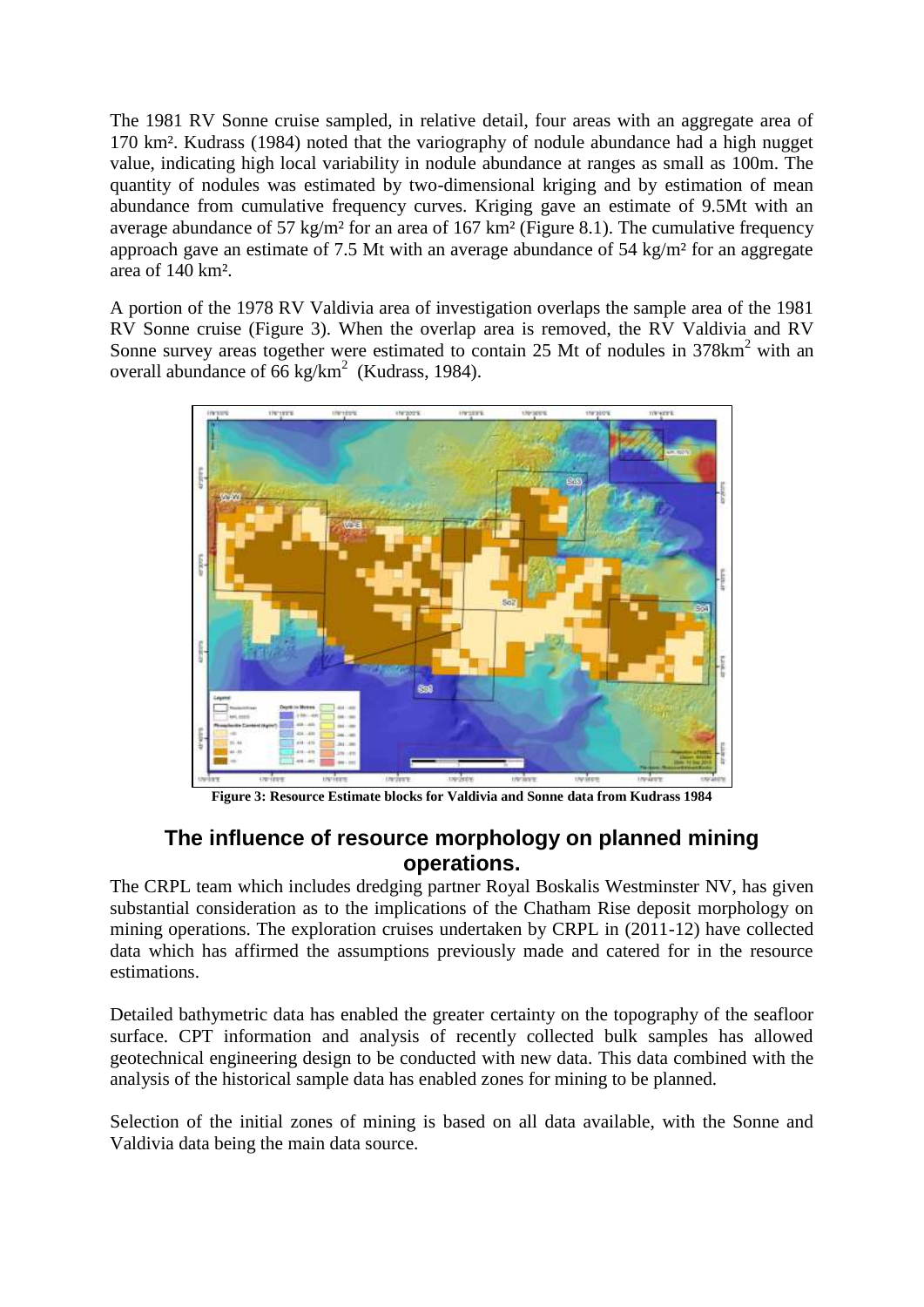The primary factors influencing the choice of the initial mining areas are the bathymetry (surface morphology), average sediment thickness, average phosphate coverage  $(kg/m<sup>2</sup>)$  and the amount and type of other geotechnical and geological information available for interpretation. Mining areas are chosen to include a range of seafloor morphologies, phosphate coverage and sediment thickness.

Statistics for each proposed mining block area were derived from the data. Statistics for the bathymetry are derived from the regional multibeam swath bathymetry data collected by the 2011 and 2012 surveys. Statistics for the estimated resource include the average phosphate coverage (kg/m²), average sand thickness (cm), estimated total resource (T), and estimated mine resource (T).

The average phosphate coverage values  $(kg/m<sup>2</sup>)$  are derived from the Sonne and Valdivia sample analyses values. The measured phosphate coverage values were gridded at 100 m cell size using inverse distance weighted interpolation in Arc Map GIS. The interpolated result was clipped to the mine block areas. The mean phosphate coverage value for each mining area was determined from the interpolated grid.

The average sand thickness values (cm) are derived from the Sonne and Valdivia cruise grab sand penetration values. The measured values were gridded at 100 m cell size using inverse distance weighted interpolation in Arc Map GIS. The interpolated result was clipped to the mine block areas. The mean sand thickness value for each mining area was determined from the interpolated grid.

The estimated total phosphate resource (T) was estimated from the interpolated phosphate coverage values derived from the Sonne and Valdivia sample analyses. The estimated total resource was calculated by multiplying the average phosphate coverage value by the area of the mining area  $(10 \text{ km}^2)$ .

### **Conclusions**

The Chatham Rise Phosphate deposit is unique and presents a number of interesting challenges from the perspectives of exploration, engineering, environmental management and extraction. However, CRPL has established a framework to use the historical and recent data in a manner that has given further confidence to invest further in the project.

# **References**

- Cullen, D.J. 1980. Distribution, composition and age of submarine phosphorites on Chatham Rise, east of New Zealand. Special publication / Society of Economic Paleontologists and Mineralogists, 29: 139-148.
- Earth Scientists Pty Ltd 1973. A report on the economic potential of the Chatham Rise phosphorite. NZ Petroleum and Minerals MR 2733. 86 pp.
- Global Marine Inc. 1968. Compendium of the geology and phosphorate deposits of Chatham Rise, east of New Zealand. NZ Petroleum and Minerals MR 2729. 40 pp.
- Kudrass, H. 1984. The distribution and reserves of phosphorite on the central Chatham Rise (Sonne-17 cruise 1981). Geologisches Jahrbuch. Reihe D: Mineralogie, Petrographie, Geochemie, Lagerstaettenkunde 65: 179-194.